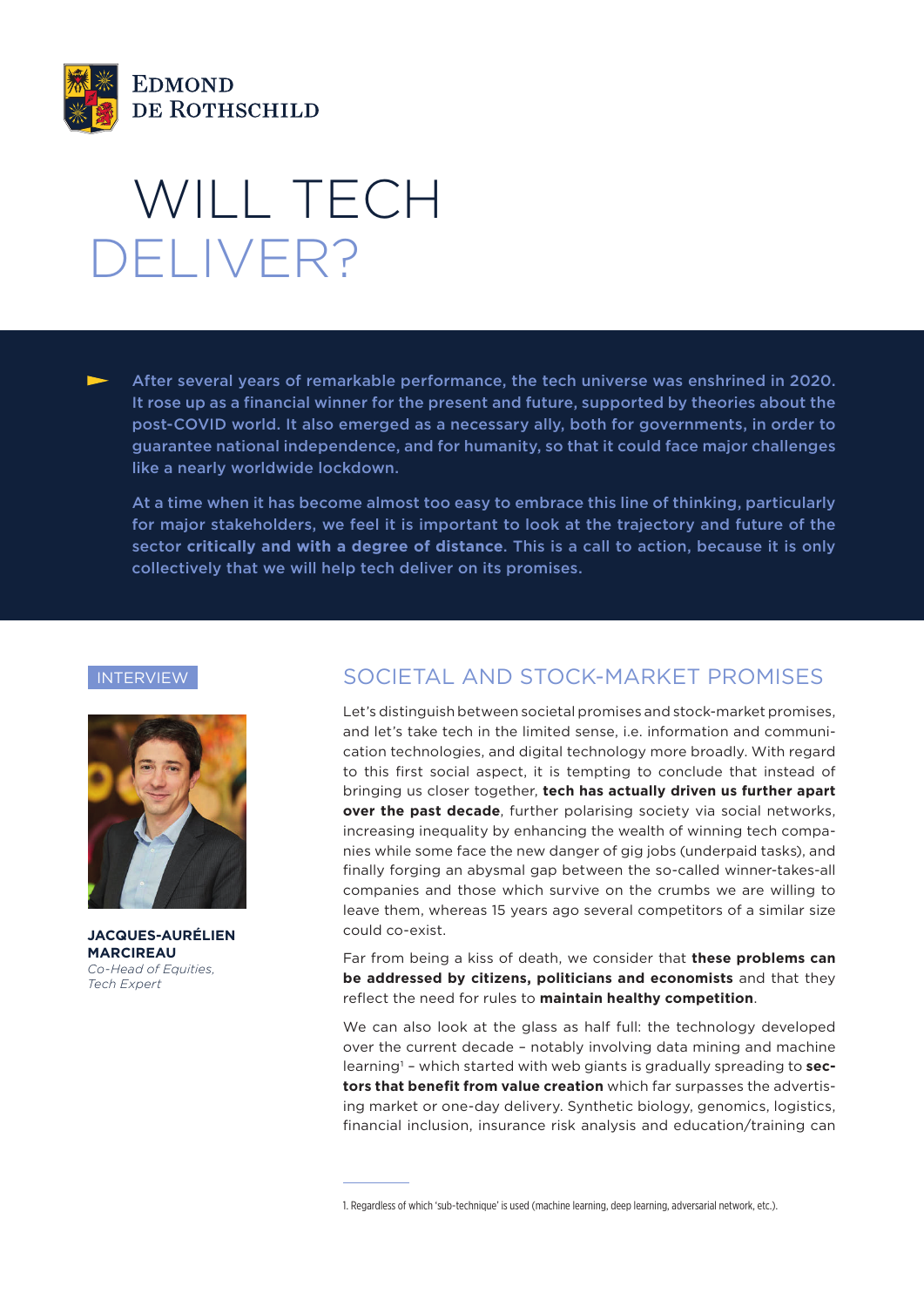be accelerated at an unprecedented rate. Again, the question of responsible use will continue to come up, but **the benefits will be significant** and will overshadow the debates of yesterday.

Concerning the second aspect, i.e. the stock market performance of tech players, it is clear that some promises will not be kept: financially speaking, 40% of listed tech companies in the United States are still not profitable, which has not prevented certain CEOs from becoming extraordinarily wealthy, taking advantage of shareholder structures with no checks and balances.

It is worth noting that **some stock valuations are close to those seen during the bubble of the 2000s**. We are well aware of the need to take losses initially in order to develop a major plan. Nevertheless, let's keep in mind that the growth of Facebook or Google was almost always self-financed, and that some of the companies we are talking about have been around for 5, 10, or sometimes 20 years.

## USE YOUR BEST JUDGEMENT

The corollary of a possible bubble, which some see as positive, is that it sometimes accelerates economic development by attracting energy and capital like a black hole. In the same vein, some consider it a necessary evil if it results in the financial ruin of savers and their advisers who throw themselves into it head first, indiscriminately, and that it is just collateral damage of the march of progress.

**On the contrary, we believe that it is our duty, at Edmond de Rothschild Group's equity management division, to provide support for the changes that are taking place, but with the caution, pragmatism and discipline of those who have learned that trust is the most precious asset in the long run. That is why our theme-based management is not built on promises and illusions that foster pipe dreams, but rather on solid fundamentals and realistic perspectives. They may be less spectacular, but all the better—investment is not a media circus.**

June 2021. This document is issued by the Edmond de Rothschild Group. It is not legally binding and is intended solely for information purposes. This document may not be communicated to persons located in jurisdictions in which it would be considered as a recommendation, an offer of products or services or a solicitation, and in which case its communication could be in breach of applicable laws and regulations. This document has not been reviewed or approved by a regulator of any jurisdiction. The figures, comments, opinions and/or analyses contained herein reflect the sentiment of the Edmond de Rothschild Group with respect to market trends based on its expertise, economic analyses and the information in its possession at the date on which this document was drawn up and may change at any time without notice. They may no longer be accurate or relevant at the time of reading, owing notably to the publication date of the document or to changes on the market. This document is intended solely to provide general and introductory information to the readers, and notably should not be used as a basis for any decision to buy, sell or hold an investment. Under no circumstances may the Edmond de Rothschild Group be held liable for any decision to invest, divest or hold an investment taken on the basis of these comments and analyses. The Edmond de Rothschild Group therefore recommends that investors obtain the various regulatory descriptions of each financial product before investing, to analyse the risks involved and form their own opinion independently of the Edmond de Rothschild Group. Investors are advised to seek independent advice from specialist advisors before concluding any transactions based on the information contained in this document, notably in order to ensure the suitability of the investment with their financial and tax situation. Past

performance and volatility are not a reliable indicator of future performance and volatility and may vary over time, and may be independently affected by exchange rate fluctuations. Source of the information: unless otherwise stated, the sources used in the present document are those of the Edmond de Rothschild Group. This document and its content may not be reproduced or used in whole or in part without the permission of the Edmond de Rothschild Group. Copyright © Edmond de Rothschild Group – All rights reserved.

EDMOND DE ROTHSCHILD (SUISSE) 18 rue de Hesse, CH - 1204 Geneva + 41 58 818 75 40

**www.edmond-de-rothschild.com**